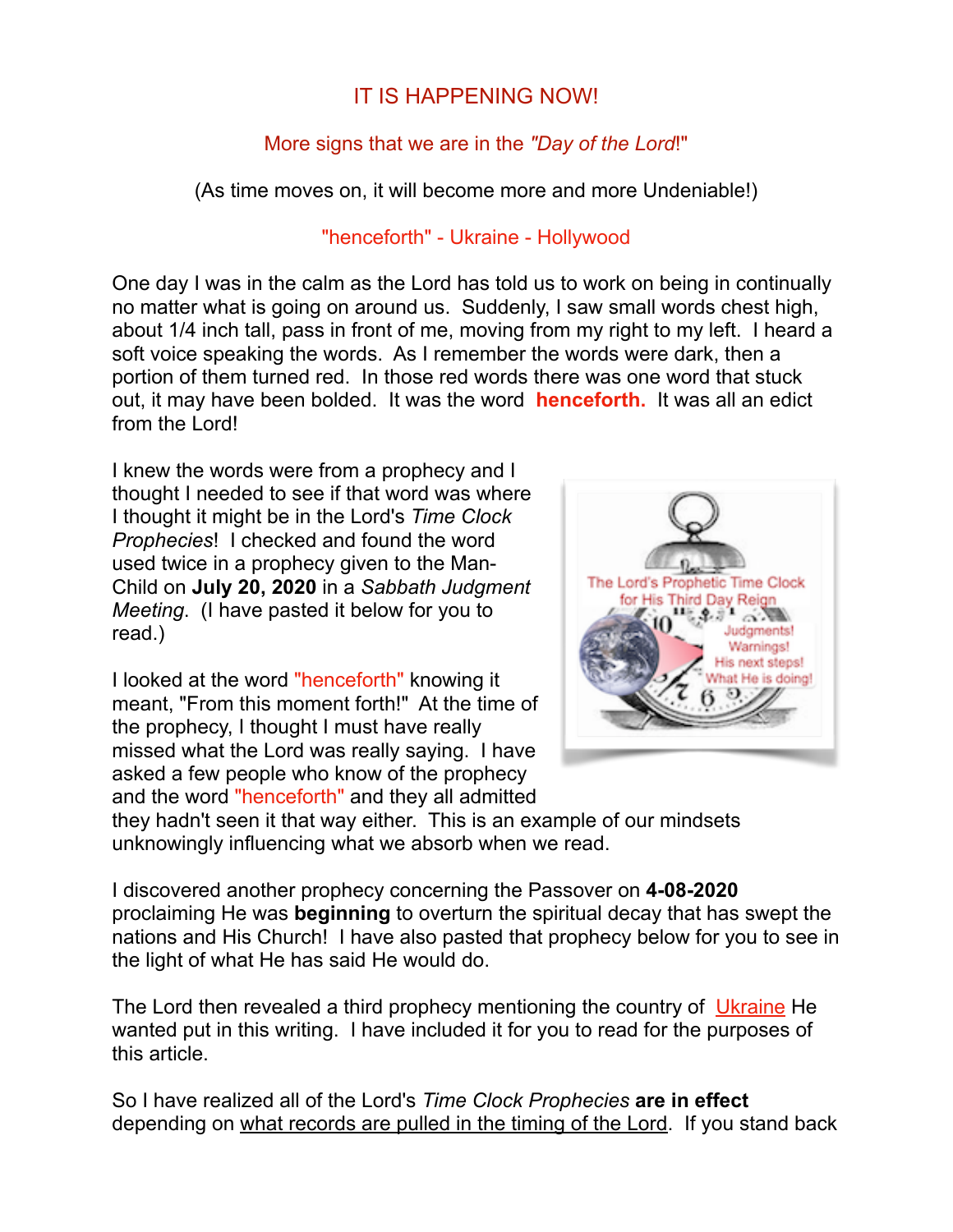and look at the situation in the USA and the world, you will see liars, greed, all kinds of unrighteous things being exposed. The Lord is doing it, He is exposing evil doers!

At the bottom of the second prophecy, the Lord mentions that some will cover their faces as they are exposed. I have seen a person admitting what they had done on TV, and they covered their face in shame. We all need to realize the Lord has begun cleansing the world, His church, and the USA for His purposes! Just remember His mercy is always there in each prophecy!

At the bottom of the third prophecy there is mentioned Hollywood. Recently, I saw people in **Hollywood** on the news saying they were so glad to be back, that they had been shut down two years!

I have underlined some things in the prophecies, and have said what I have said to this point, so when you read through them you will be able to glean things from them as you read without interruption.

Note: I underlined Full Moon so it could remind us of what the Lord said about His *Full Moons*! That being, "See My *Full Moons* as Pinnacles and Transitions!"

#### **(No. 1) Passover Sabbath, Full Moon Meeting 4-8-2020**

The Lord said to the Man-Child, "For this Passover is a marker unto all nations that I am about to do a new thing in the earth. The realm of impossibilities will look possible and seem possible unto My people. I will begin to overturn the spiritual decay that has swept the nations, including My Church, but this shall come through tribulation. A spiritual pressing to test those who truly love Me. **This Passover marks the beginning of this overturning** and overthrow in the spirit. ...."

### **(No. 2) Sabbath Judgement Meeting, July 20, 2020, M-C**

"Hold out your hands to receive: Thus says the Lord, hear what the Spirit is saying - from henceforth, the records in heaven are being pulled to alligate judgments. My record keepers are pulling them to bring to remembrance what has been done and accomplished throughout every nation. I will judge, I will judge, I will judge. I will witness against the evil doers. Though they have falsified their records in the earth, I bear witness against them that their record is not true. I am bringing to judgment the falsified records in the earth that have been misconstrued, hidden and edited. For My record is true and I bear witness against them, their false records and false witnesses. The coverups that have been smeared and brushed under the rug shall be judged. I am raising up My witnesses to bear record of the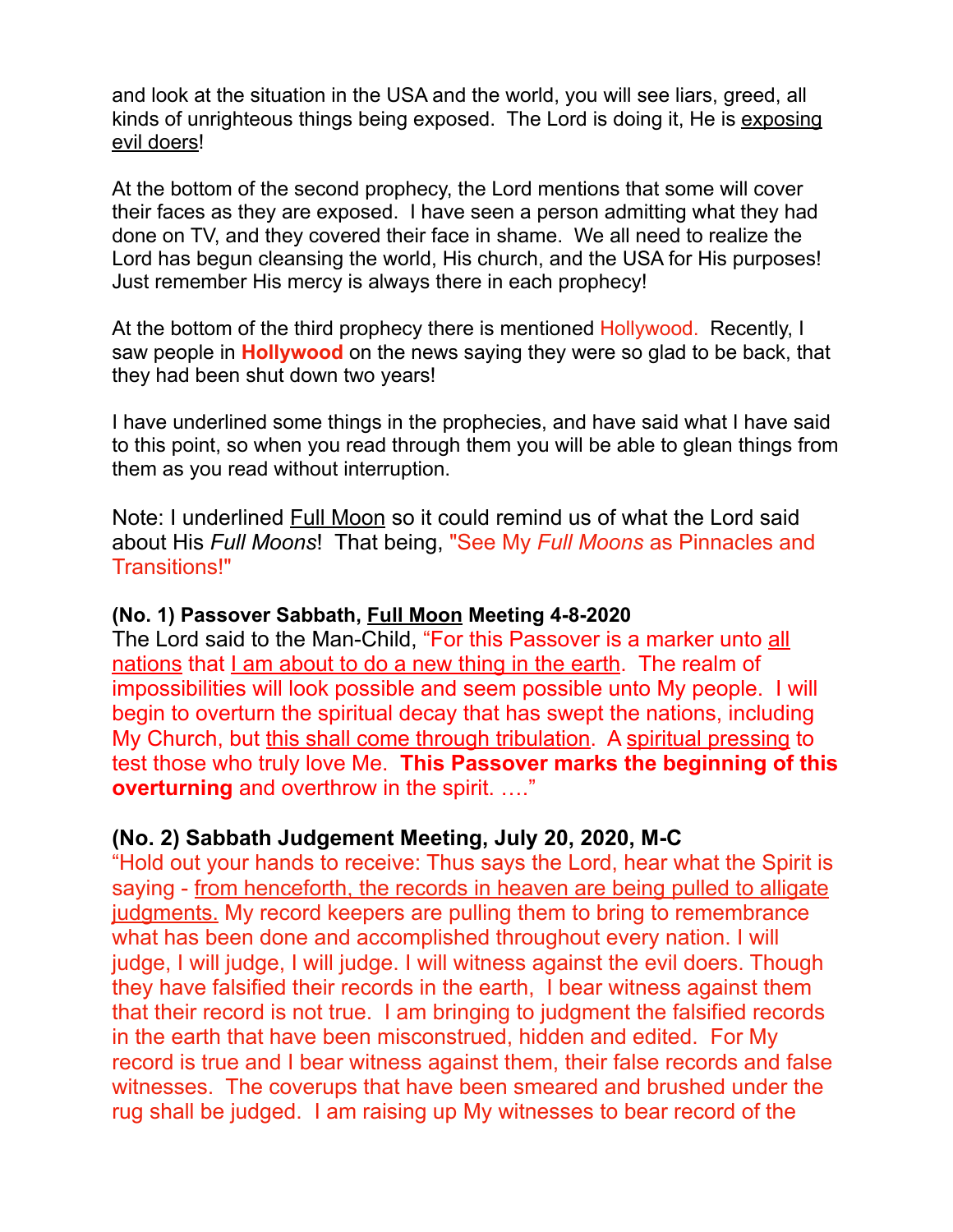truth just as My servant John bore record of the truth. The records of false witnesses and evil doers are coming to judgment. For I have kept the



records in heaven since the beginning and they shall testify against them. Woe unto the false witnesses who have perverted justice and have taken bribes in secret. Woe unto you, for your wrecking ball shall be shattered into pieces. Your yokes you have placed upon My people shall be broken. For you have mocked and trampled on My records in the earth and have tried hiding them in darkness by your false records and

false witnesses. But I say unto you, Child, this day and henceforth, I am pulling the records in heaven to bring judgment. The record keepers of My kingdom will unveil My records. I will send forth My whirlwind from the four winds of the earth to judge and consume. In its winds are lamentations and woe as I have spoken. Dominant voices shall be silenced by My whirlwind. I am impregnating My witnesses through the Power of My Spirit. Satan can only accuse but his record is false. Remember this. Lift up the wooden staff to bring forth these words of My judgment (For some reason, I was led to cover my face with my hands.) Many shall cover their face in shame as I expose them…."

## **(No. 3) Sabbath Judgment Meeting, January 17, 2020 M-C**

Foreign policies, Child. I will influence, initiate and reestablish foreign policies through these meetings. Keep a watchful eye on the news and what is going on throughout all countries. Stay informed. For I, the Lord, have a hand and dictate all these things. Familiarize yourself with foreign policies for your lack of understanding in this area. I will bring shifts, barricades and tremors against foreign policies that are not according to My



will. I will bring safe passage, honor and blessing to those that are. No government is higher than Mine. Your shoulders are blessed. They are blessed because I have blessed them. New foreign policies shall be made with **Ukraine**, Iran and Israel. Some I will allow for discomfort and others for strongholds to be invaded. Keep a close watch, Child, on **Ukraine**, Iran and Israel. I have sowed a cord of discomfort through all three of them that

they may be brought to the forefront. I am setting stages, End-time stages. California and the voice of Hollywood shall play a small role in being a perpetrator against My will, but shall be cut off. The voice of **Hollywood** that has perpetrated evil shall be silenced for a season. I, the Lord, will do it. My witnesses will begin to lift their voice and testify. I said "voice" because they shall be one in mind, one in goal, one in strength. I will mar the sign of Hollywood and the sorceries it has projected. It shall captivate no longer. Be watchful, Child, and pray. Do all I have commanded you.